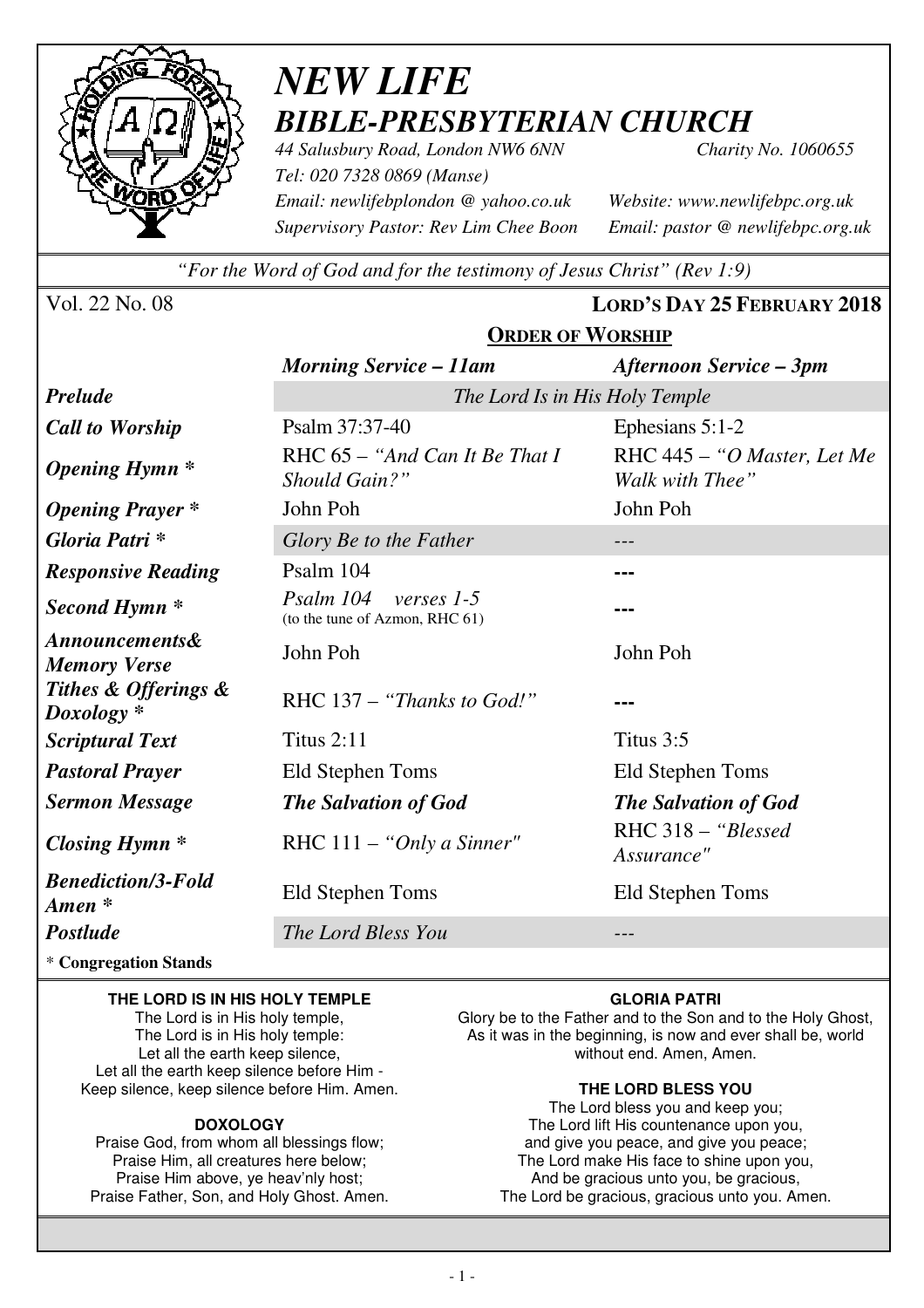## **PREACHING AND SCRIPTURE**

### **Adapted from Weekly Lively Hope Newsletter, Sunday 18th February 2018**

We considered one of the five solas of the Reformation only a couple of weeks ago, which was sola Scriptura. Some of us have expressed the difficulty of the message. However, we cannot emphasize too much on the importance of the Scripture for our faith and religion. 1 Timothy 3:15b calls the church "the house of God, which is the church of the living God, the pillar and ground of the truth." In particular, we must know and understand that the church is to be the pillar and ground of the truth. If we negatively elaborate this point, we may say that the community of professing believers that have no truth is not a true church, not a house of God, and not a church of the living God. One way to define a true church is to examine its congregation, if it has and believes in the truth. As for Christian churches, there is nothing but the Bible, inspired Word of God, which is the truth.

Having recognized it, we need to know how we can know of the truth, the Bible. We must acknowledge that God chose His own ways to communicate His truths with us. We know that God used diverse manners to speaks to His people (Hebrews 1:1). First, we need to consider that God spoke to His people. It is not an unfamiliar expression that God speaks to His people. We sometimes hear from people saying that God has spoken to them. They may refer to spiritual impressions upon their hearts, or they may say, like charismatic people, that God spoke to them audibly. It seems that there are lots of confusions about God speaking to man. However, we must not be too surprised that God speaks to man. Hebrews 1:1, "God, who at sundry times and in divers manners spake in time past unto the fathers by the prophets." As we saw before, when God spoke to the children of Israel directly, they were scared and asked Moses to speak to them on God's behalf as His spokesman. God used Moses, Aaron, and many prophets. He used diverse manners to convey His truths to us through His servants. However, He used His prophets as His instruments of communication. The last revelation is the very Son of God, Jesus Christ, the incarnated Word. Hebrews 1:2, "[God] Hath in these last days spoken unto us by his Son, whom he hath appointed heir of all things, by whom also he made the worlds." Thus, the written word, Scripture, testifies of the living Word, the incarnated Son of God (John 5:39).

Second, God uses a method to communicate His truths with His people through His servants. This method is none other than preaching. Paul spoke to Timothy in 2 Timothy 4:2, "Preach the word; be instant in season, out of season; reprove, rebuke, exhort with all longsuffering and doctrine." Greek word for "preach" means "to herald," or "to proclaim." It is often used of the public proclamation of the gospel. We should not overlook the "teaching" ministry, either. 2 Timothy 2:2 says, "And the things that thou hast heard of me among many witnesses, the same commit thou to faithful men, who shall be able to teach others also." Whether it takes a form of preaching or teaching, we must remember that God uses such methods through His human agents, prophets, apostles, pastors-teachers, or faithful men in general term. The necessity of human agents is clearly demonstrated in Romans 10:13-15. Whosoever shall call upon the name of the Lord shall be saved, He promised. However, in order to call upon His name, we must believe in Him. In order to believe in Him, we need to hear and know of Him. In order to hear of Him, we need preachers. Thus, we would say that preachers are like life-support equipment for Christian churches. It is not too much to say that the spiritual life of the believers is affected by the quality and faithfulness of the preachers. At this point, we face a challenging question: aren't preachers only humans? Is what they preach only human words? Before we move any further, I would quote 1 Thessalonians 2:13, "For this cause also thank we God without ceasing, because, when ye received the word of God which ye heard of us, ye received it not as the word of men, but as it is in truth, the word of God, which effectually worketh also in you that believe." The Thessalonian believers heard of them, preachers (Paul, Silvanus, and Timotheus), but they did not receive the messages as the word of men but of God.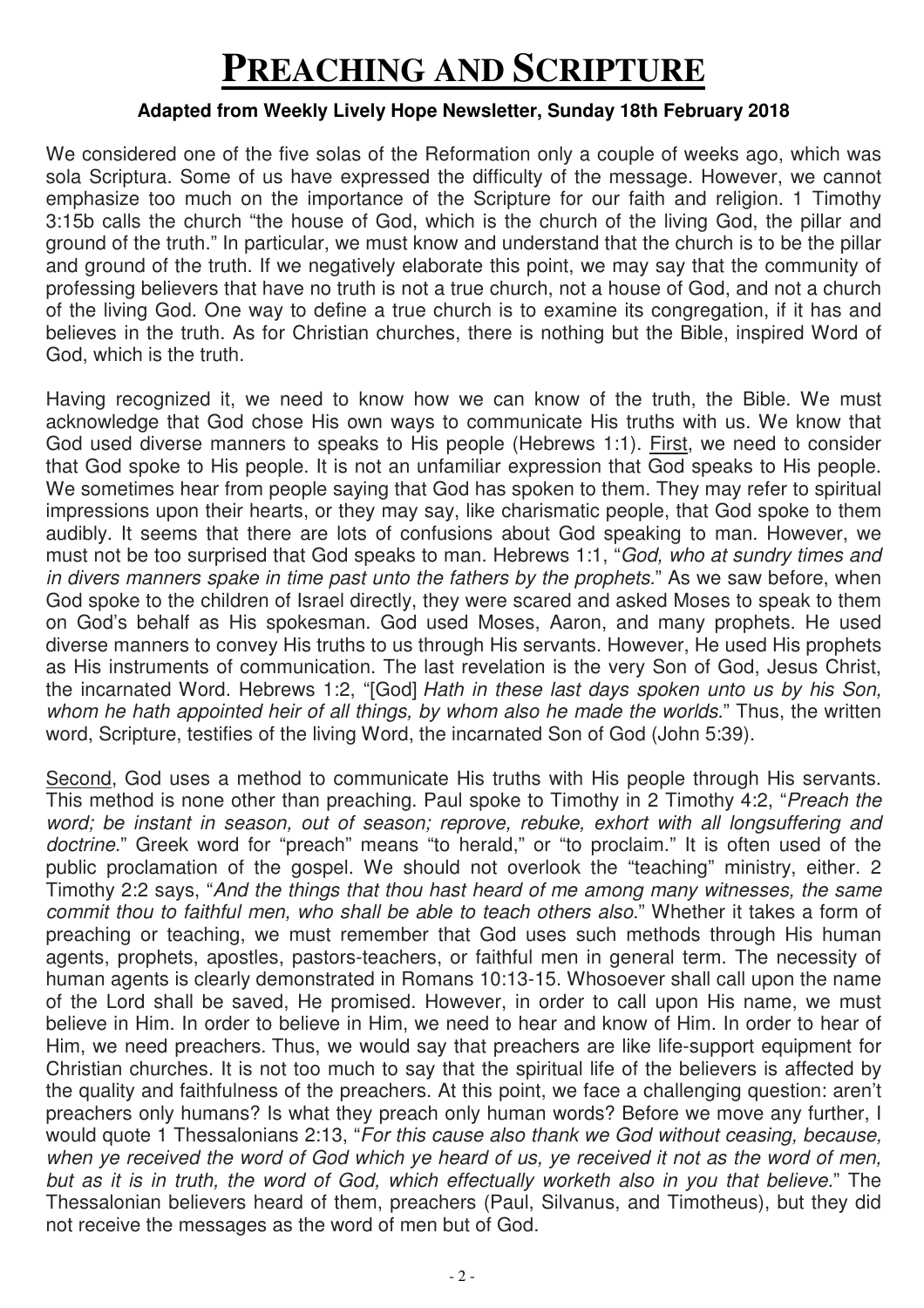Third, preaching is a human act, but God's appointed means for our salvation and spiritual nourishments. We would not deny that preaching is a fallible act of men. Then, our natural question is: Is there any contradiction between preaching as an act of men and preaching as a means to convey God's infallible Word? At this point, we must understand that preaching is not the word of God in the same way that the Bible is the word of God. Preachers' messages do not replace the Bible. Preaching is an administration of God's Word as God ordained. "It is an extension or application of God's revelation in Jesus testified in Scripture, rather than a second or rival source of revelation." Therefore, all preaching must be weighed according to the standard of God's infallible word in the Bible. Hence we need to learn lessons from the Berean believers who were nobler even than the Thessalonians. Acts 17:11, "These were more noble than those in Thessalonica, in that they received the word with all readiness of mind, and searched the scriptures daily, whether those things were so." They diligently compared what Paul preached with the Scriptures. Such right attitude could spare Christians and their churches from falling into false teachings and false teachers. The importance of preaching must lead our minds to the value and importance of faithful Bible preachers. Pray for all preachers, and especially, new preachers who will step into our pulpit in the future.

Fourth, we may begin to wonder and think that, then, why when we listen to the preaching of God's Word, our minds are still dull and feel ordinary? It could have many reasons. (1) Our heart conditions could be an issue. The soil in our hearts is not fertile because of sin, corruption, unbelief, love of the world, and disobedient spirit. We do not have ears to hear, and our hearts are not circumcised. (2) As Luther says, all we hear is the voice of the preacher and all we see is a man. But God Himself is addressing us. Everyone, every fellowship group, and every ministry of Hope Church needs to rediscover Christ present through His Word. Many of us think of preaching as primarily a process of education. Thus, we come together to learn what the Bible teaches. Good preaching must involve teaching the Bible. However, as for the Reformers, preaching was more than simply the transfer of information. If we view preaching as simply a process of education, then we will tend to pursue novelty. Instead we come to the preaching of the Word as those who need to hear Christ's voice and encounter His presence. We need to hear from Him words of reassurance or words of challenge.

John Calvin said, "There is nothing that should stir us up to embrace the teaching of the Gospel more than to learn that the pre-eminent worship of God, the sacrifice of a sweet odour, is to hear Him speaking by the mouth of men and to submit ourselves to His Word as it is brought by men no less than if He himself had come down from heaven or had revealed His purpose by an angel. And secondly, trust is confirmed and doubting removed when we hear that the witness to our salvation is no less when declared by men sent of God than if His voice sounded from heaven. On the other hand, to warn us of contempt of the Gospel, He adds the strong threat that those who refuse to hear ministers, however humble, are not insulting men but Himself and God the Father" (Calvin, Commentary, on Luke 10: 16). Here is the irony. Many people today are desperate to hear the voice of God. They become obsessed with prophecies, dreams, and words of knowledge. Many people are not content with a Spirit-enabled application of Scripture. They want something extra. However, we have God's Word through preaching in church. Where should we go?

- Rev Timothy Ki